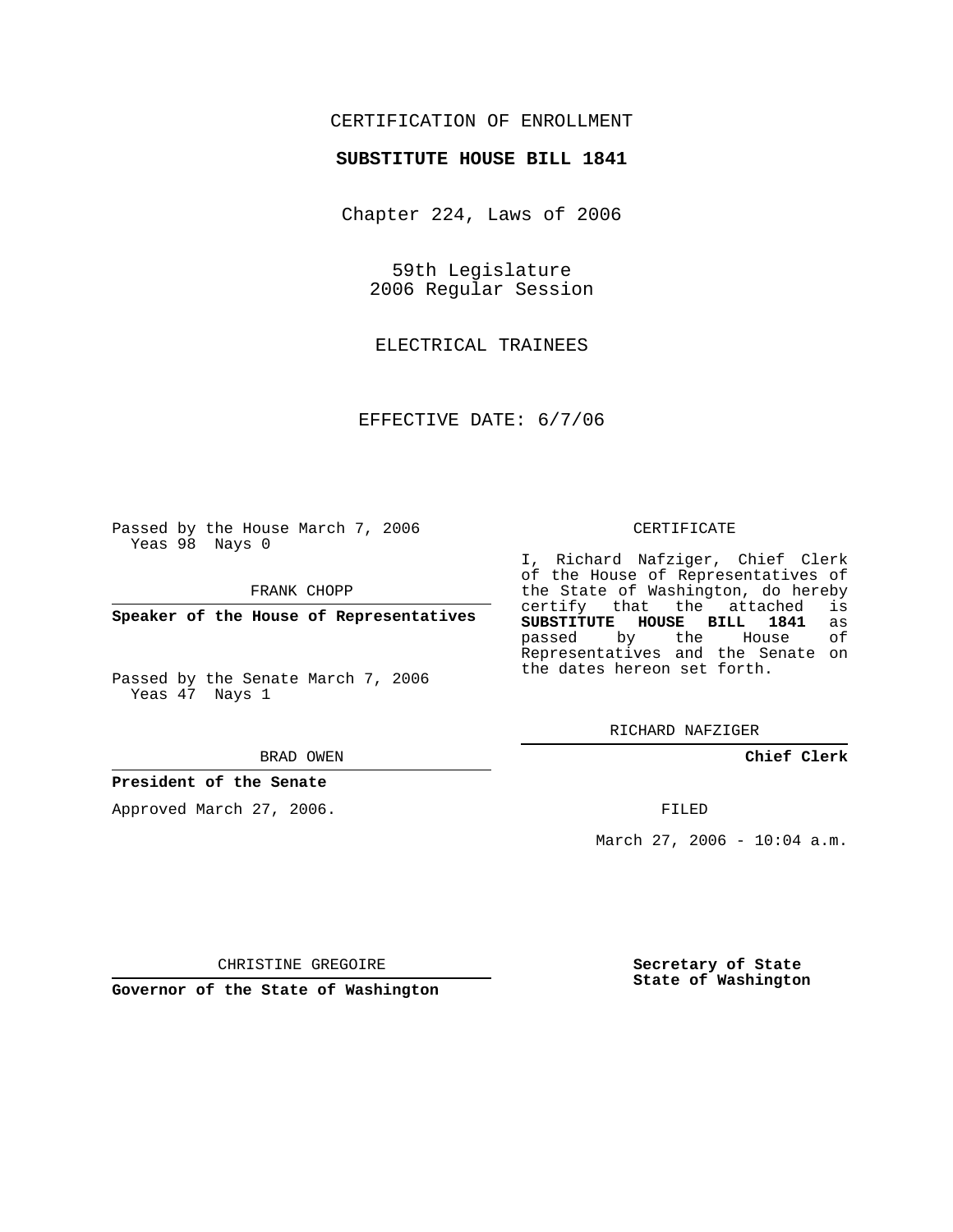# **SUBSTITUTE HOUSE BILL 1841** \_\_\_\_\_\_\_\_\_\_\_\_\_\_\_\_\_\_\_\_\_\_\_\_\_\_\_\_\_\_\_\_\_\_\_\_\_\_\_\_\_\_\_\_\_

\_\_\_\_\_\_\_\_\_\_\_\_\_\_\_\_\_\_\_\_\_\_\_\_\_\_\_\_\_\_\_\_\_\_\_\_\_\_\_\_\_\_\_\_\_

AS AMENDED BY THE SENATE

Passed Legislature - 2006 Regular Session

### **State of Washington 59th Legislature 2006 Regular Session**

**By** House Committee on Commerce & Labor (originally sponsored by Representatives Wood, Kenney, Conway, Strow, Sells, Simpson, Hasegawa and Santos)

READ FIRST TIME 02/28/05.

1 AN ACT Relating to electrical trainees and contractor licenses; and 2 amending RCW 19.28.041 and 19.28.161.

3 BE IT ENACTED BY THE LEGISLATURE OF THE STATE OF WASHINGTON:

 4 **Sec. 1.** RCW 19.28.041 and 2002 c 249 s 2 are each amended to read 5 as follows:

 (1) It is unlawful for any person, firm, partnership, corporation, 7 or other entity to advertise, offer to do work, submit a bid, engage in, conduct, or carry on the business of installing or maintaining wires or equipment to convey electric current, or installing or maintaining equipment to be operated by electric current as it pertains to the electrical industry, without having an unrevoked, unsuspended, and unexpired electrical contractor license, issued by the department in accordance with this chapter. All electrical contractor licenses expire twenty-four calendar months following the day of their issue. The department may issue an electrical contractors license for a period of less than twenty-four months only for the purpose of equalizing the number of electrical contractor licenses that expire each month. Application for an electrical contractor license shall be made in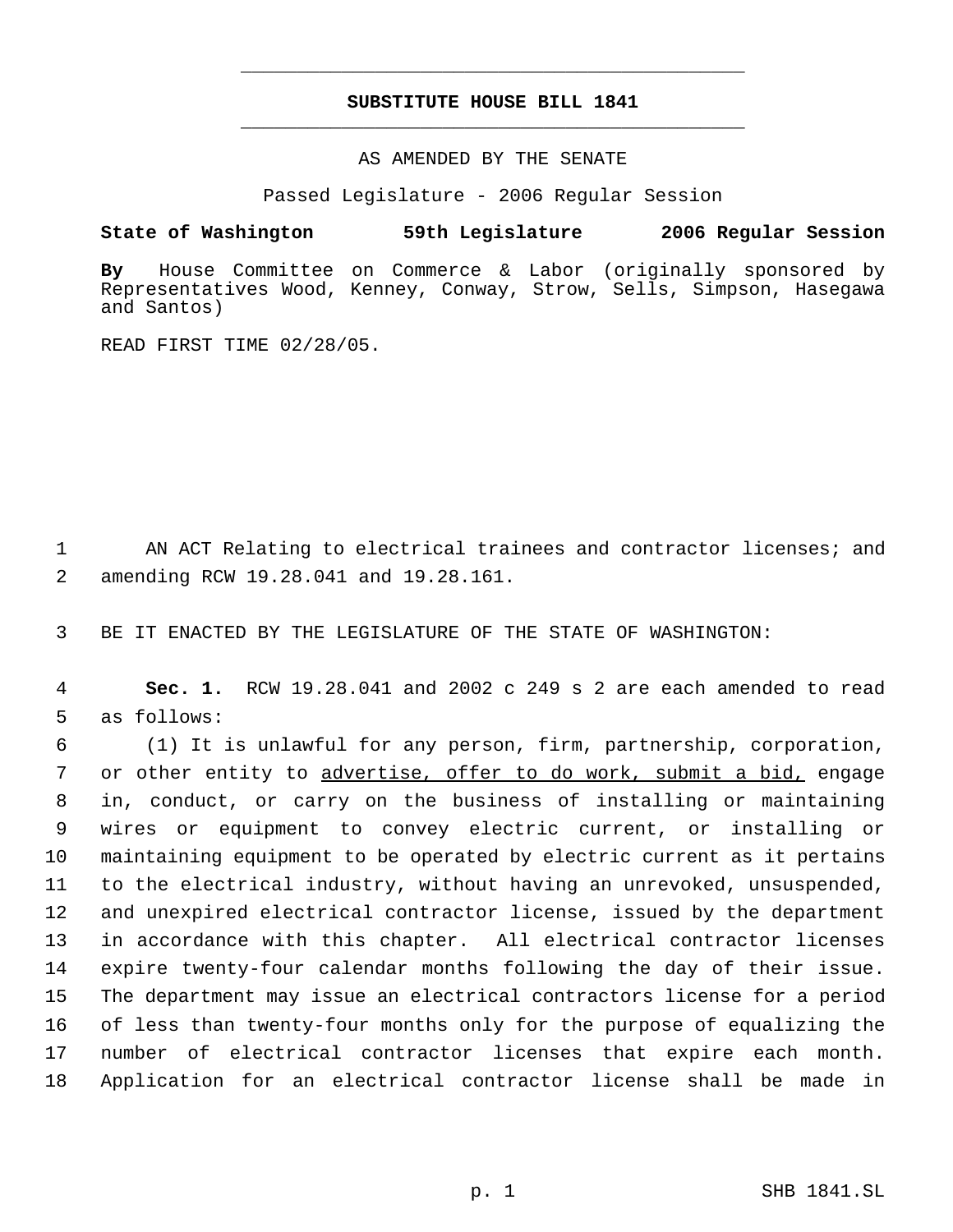writing to the department, accompanied by the required fee. The application shall state:

 (a) The name and address of the applicant; in case of firms or partnerships, the names of the individuals composing the firm or partnership; in case of corporations, the names of the managing officials thereof;

 (b) The location of the place of business of the applicant and the 8 name under which the business is conducted;

(c) Employer social security number;

 (d) Evidence of workers' compensation coverage for the applicant's employees working in Washington, as follows:

 (i) The applicant's industrial insurance account number issued by 13 the department;

 (ii) The applicant's self-insurer number issued by the department; or

 (iii) For applicants domiciled in a state or province of Canada subject to an agreement entered into under RCW 51.12.120(7), as permitted by the agreement, filing a certificate of coverage issued by the agency that administers the workers' compensation law in the applicant's state or province of domicile certifying that the applicant has secured the payment of compensation under the other state's or province's workers' compensation law;

(e) Employment security department number;

(f) State excise tax registration number;

 (g) Unified business identifier (UBI) account number may be substituted for the information required by (d) of this subsection if the applicant will not employ employees in Washington, and by (e) and (f) of this subsection; and

 (h) Whether a general or specialty electrical contractor license is sought and, if the latter, the type of specialty. Electrical contractor specialties include, but are not limited to: Residential, pump and irrigation, limited energy system, signs, nonresidential maintenance, restricted nonresidential maintenance, appliance repair, and a combination specialty. A general electrical contractor license shall grant to the holder the right to engage in, conduct, or carry on the business of installing or maintaining wires or equipment to carry electric current, and installing or maintaining equipment, or installing or maintaining material to fasten or insulate such wires or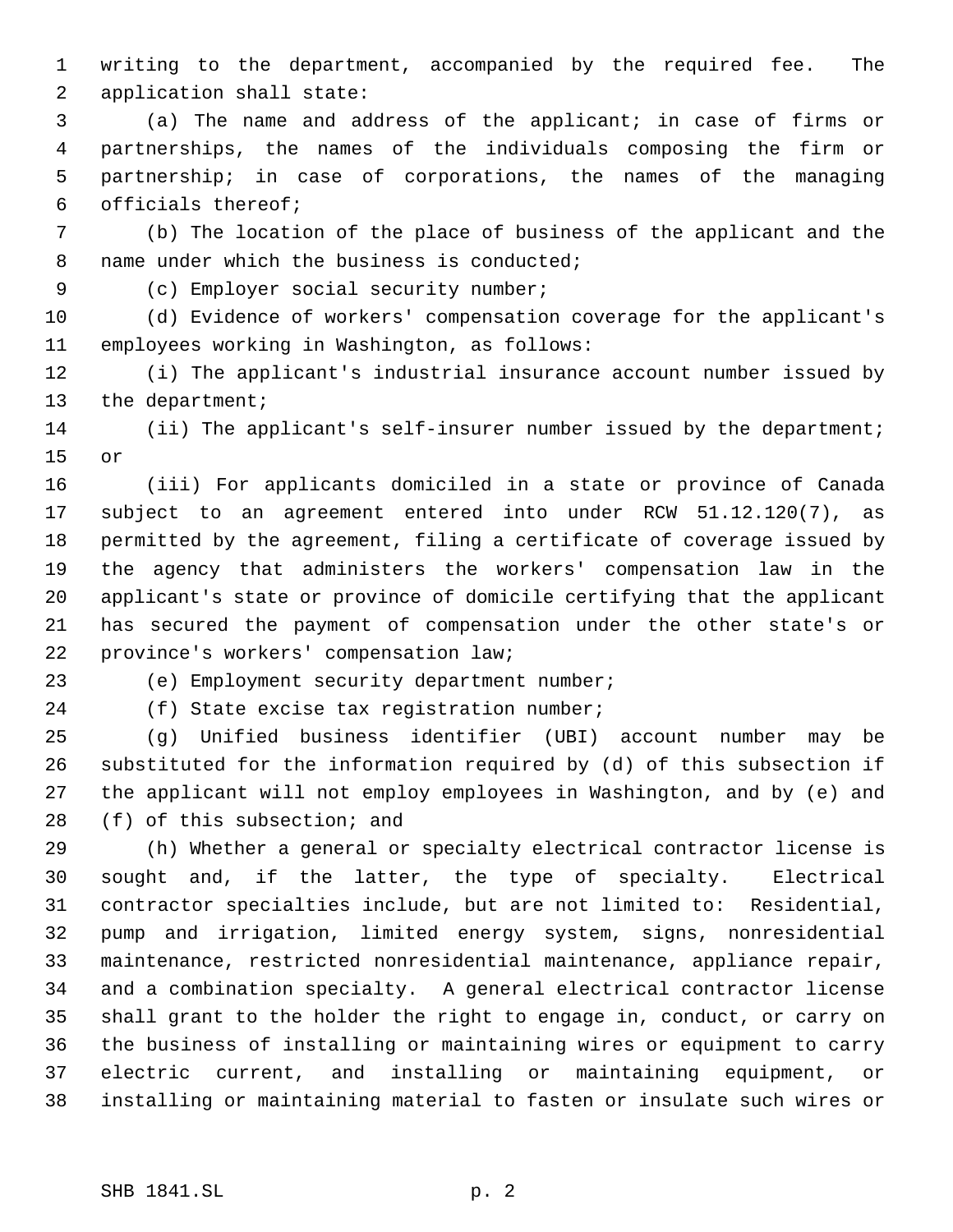equipment to be operated by electric current, in the state of Washington. A specialty electrical contractor license shall grant to the holder a limited right to engage in, conduct, or carry on the business of installing or maintaining wires or equipment to carry electrical current, and installing or maintaining equipment; or installing or maintaining material to fasten or insulate such wires or equipment to be operated by electric current in the state of Washington as expressly allowed by the license.

 (2) The department may verify the workers' compensation coverage information provided by the applicant under subsection (1)(d) of this section, including but not limited to information regarding the coverage of an individual employee of the applicant. If coverage is provided under the laws of another state, the department may notify the other state that the applicant is employing employees in Washington.

 (3) The application for an electrical contractor license shall be accompanied by a bond in the sum of four thousand dollars with the state of Washington named as obligee in the bond, with good and sufficient surety, to be approved by the department. The bond shall at all times be kept in full force and effect, and any cancellation or revocation thereof, or withdrawal of the surety therefrom, suspends the license issued to the principal until a new bond has been filed and approved as provided in this section. Upon approval of a bond, the department shall on the next business day deposit the fee accompanying the application in the electrical license fund and shall file the bond in the office. The department shall upon request furnish to any person, firm, partnership, corporation, or other entity a certified copy of the bond upon the payment of a fee that the department shall set by rule. The fee shall cover but not exceed the cost of furnishing the certified copy. The bond shall be conditioned that in any installation or maintenance of wires or equipment to convey electrical current, and equipment to be operated by electrical current, the principal will comply with the provisions of this chapter and with any electrical ordinance, building code, or regulation of a city or town adopted pursuant to RCW 19.28.010(3) that is in effect at the time of entering into a contract. The bond shall be conditioned further that the principal will pay for all labor, including employee benefits, and material furnished or used upon the work, taxes and contributions to the state of Washington, and all damages that may be sustained by any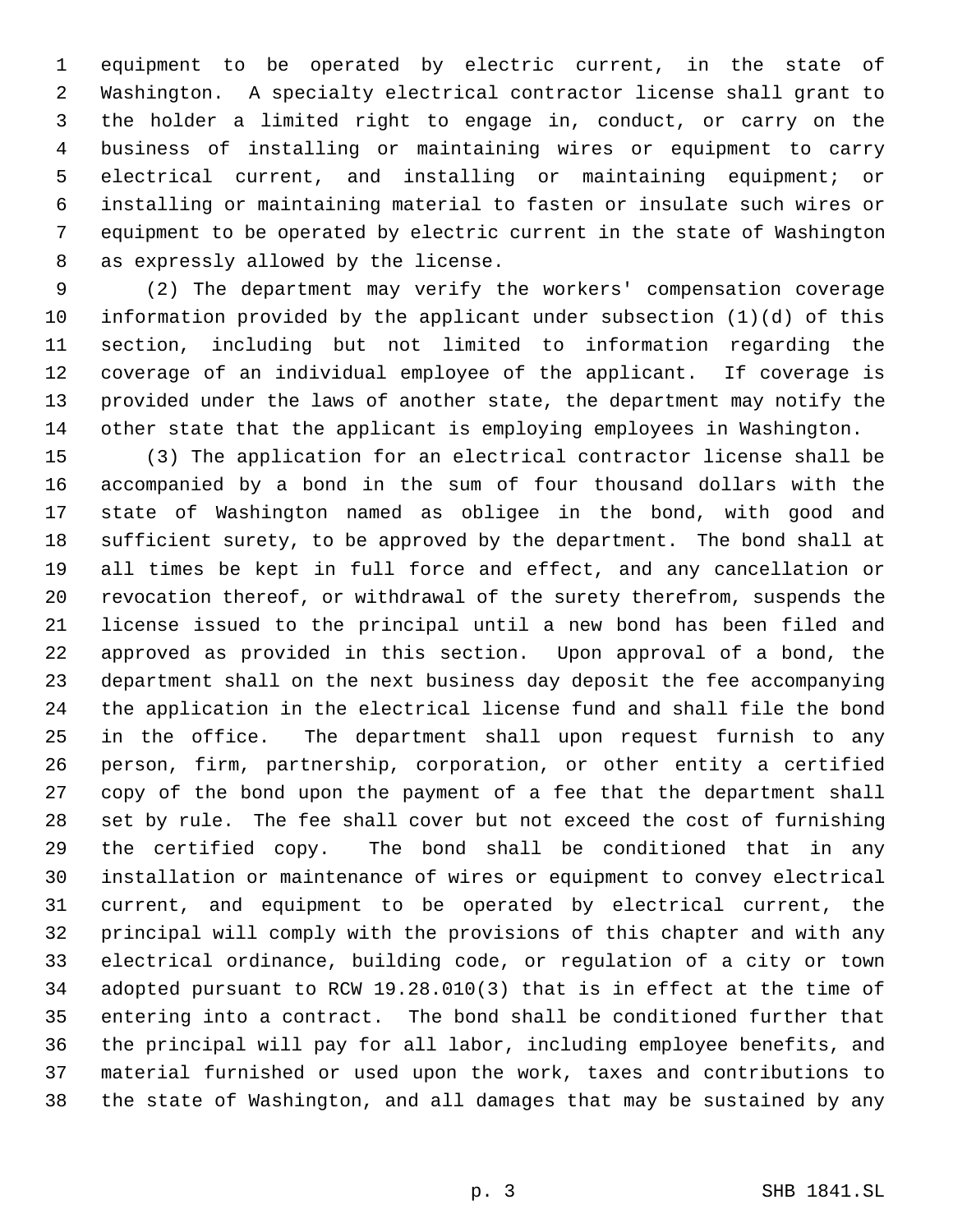person, firm, partnership, corporation, or other entity due to a failure of the principal to make the installation or maintenance in accordance with this chapter or any applicable ordinance, building code, or regulation of a city or town adopted pursuant to RCW 19.28.010(3). In lieu of the surety bond required by this section the license applicant may file with the department a cash deposit or other negotiable security acceptable to the department. If the license applicant has filed a cash deposit, the department shall deposit the funds in a special trust savings account in a commercial bank, mutual savings bank, or savings and loan association and shall pay annually to the depositor the interest derived from the account.

 (4) The department shall issue general or specialty electrical contractor licenses to applicants meeting all of the requirements of this chapter. The provisions of this chapter relating to the licensing of any person, firm, partnership, corporation, or other entity including the requirement of a bond with the state of Washington named as obligee therein and the collection of a fee therefor, are exclusive, and no political subdivision of the state of Washington may require or issue any licenses or bonds or charge any fee for the same or a similar purpose. No person, firm, partnership, corporation, or other entity holding more than one specialty contractor license under this chapter may be required to pay an annual fee for more than one such license or to post more than one four thousand dollar bond, equivalent cash deposit, or other negotiable security.

 (5) To obtain a general or specialty electrical contractor license the applicant must designate an individual who currently possesses a valid master journeyman electrician's certificate of competency, master specialty electrician's certificate of competency in the specialty for which application has been made, or administrator's certificate as a general electrical contractor administrator or as a specialty electrical contractor administrator in the specialty for which application has been made.

 (6) Administrator certificate specialties include but are not limited to: Residential, pump and irrigation, limited energy system, signs, nonresidential maintenance, restricted nonresidential maintenance, appliance repair, and combination specialty. To obtain an administrator's certificate an individual must pass an examination as set forth in RCW 19.28.051 unless the applicant was a licensed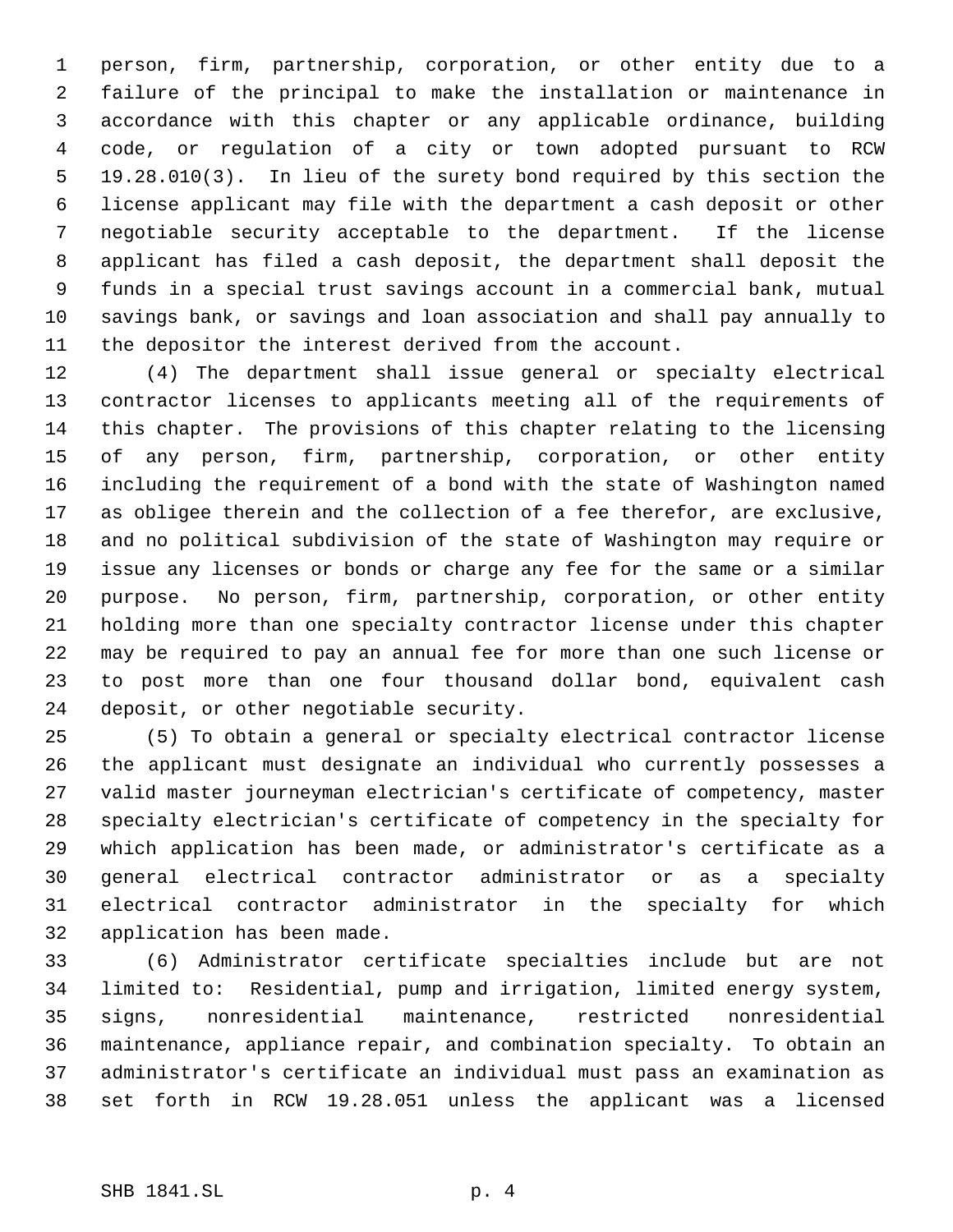electrical contractor at any time during 1974. Applicants who were electrical contractors licensed by the state of Washington at any time during 1974 are entitled to receive a general electrical contractor administrator's certificate without examination if the applicants apply prior to January 1, 1984. The board of electrical examiners shall certify to the department the names of all persons who are entitled to either a general or specialty electrical contractor administrator's certificate.

 **Sec. 2.** RCW 19.28.161 and 2002 c 249 s 4 are each amended to read as follows:

 (1) No person may engage in the electrical construction trade without having a valid master journeyman electrician certificate of competency, journeyman electrician certificate of competency, master specialty electrician certificate of competency, or specialty electrician certificate of competency issued by the department in accordance with this chapter. Electrician certificate of competency specialties include, but are not limited to: Residential, pump and irrigation, limited energy system, signs, nonresidential maintenance, restricted nonresidential maintenance, and appliance repair.

 (2) A person who is indentured in an apprenticeship program approved under chapter 49.04 RCW for the electrical construction trade or who is learning the electrical construction trade may work in the electrical construction trade if supervised by a certified master journeyman electrician, journeyman electrician, master specialty electrician in that electrician's specialty, or specialty electrician in that electrician's specialty. All apprentices and individuals learning the electrical construction trade shall obtain an electrical training certificate from the department. The certificate shall authorize the holder to learn the electrical construction trade while under the direct supervision of a master journeyman electrician, journeyman electrician, master specialty electrician working in that electrician's specialty, or specialty electrician working in that electrician's specialty. The holder of the electrical training certificate shall renew the certificate biennially. At the time of renewal, the holder shall provide the department with an accurate list of the holder's employers in the electrical construction industry for the previous biennial period and the number of hours worked for each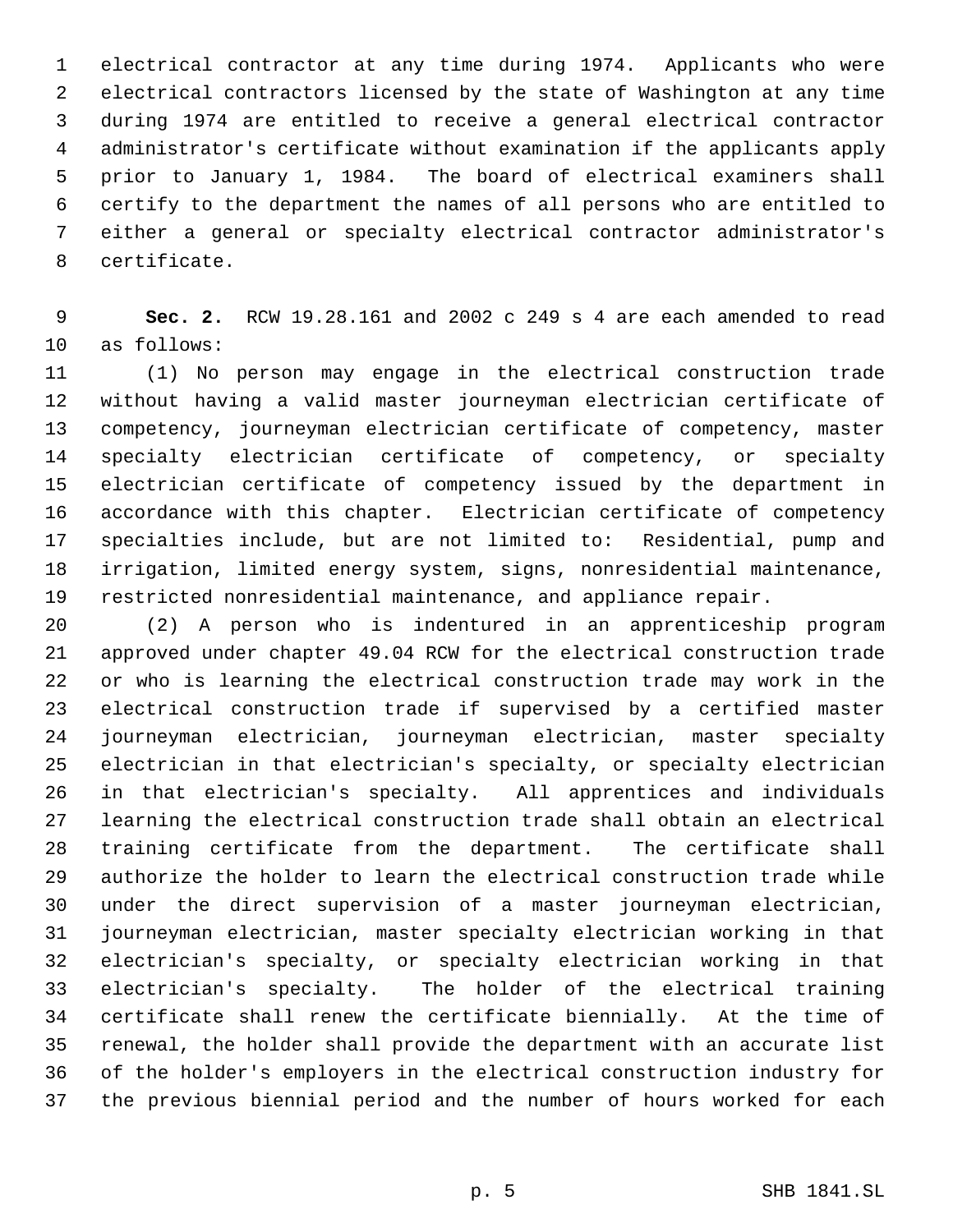employer, and proof of sixteen hours of approved classroom electrical continuing education courses covering this chapter, the national electrical code, or electrical theory, or the equivalent electrical training courses taken as part of an approved apprenticeship program under chapter 49.04 RCW or an approved electrical training program under RCW 19.28.191(1)(h). This education requirement is effective July 1, 2007. A biennial fee shall be charged for the issuance or renewal of the certificate. The department shall set the fee by rule. The fee shall cover but not exceed the cost of administering and enforcing the trainee certification and supervision requirements of this chapter. Apprentices and individuals learning the electrical construction trade shall have their electrical training certificates in their possession at all times that they are performing electrical work. They shall show their certificates to an authorized representative of the department at the representative's request.

 (3) Any person who has been issued an electrical training certificate under this chapter may work if that person is under supervision. Supervision shall consist of a person being on the same job site and under the control of either a certified master journeyman electrician, journeyman electrician, master specialty electrician working in that electrician's specialty, or specialty electrician working in that electrician's specialty. Either a certified master journeyman electrician, journeyman electrician, master specialty electrician working in that electrician's specialty, or specialty electrician working in that electrician's specialty shall be on the same job site as the noncertified individual for a minimum of seventy- five percent of each working day unless otherwise provided in this chapter.

 (4) The ratio of noncertified individuals to certified master journeymen electricians, journeymen electricians, master specialty electricians, or specialty electricians on any one job site is as follows:

 (a) When working as a specialty electrician, not more than two noncertified individuals for every certified master specialty electrician working in that electrician's specialty, specialty electrician working in that electrician's specialty, master journeyman electrician, or journeyman electrician, except that the ratio requirements are one certified master specialty electrician working in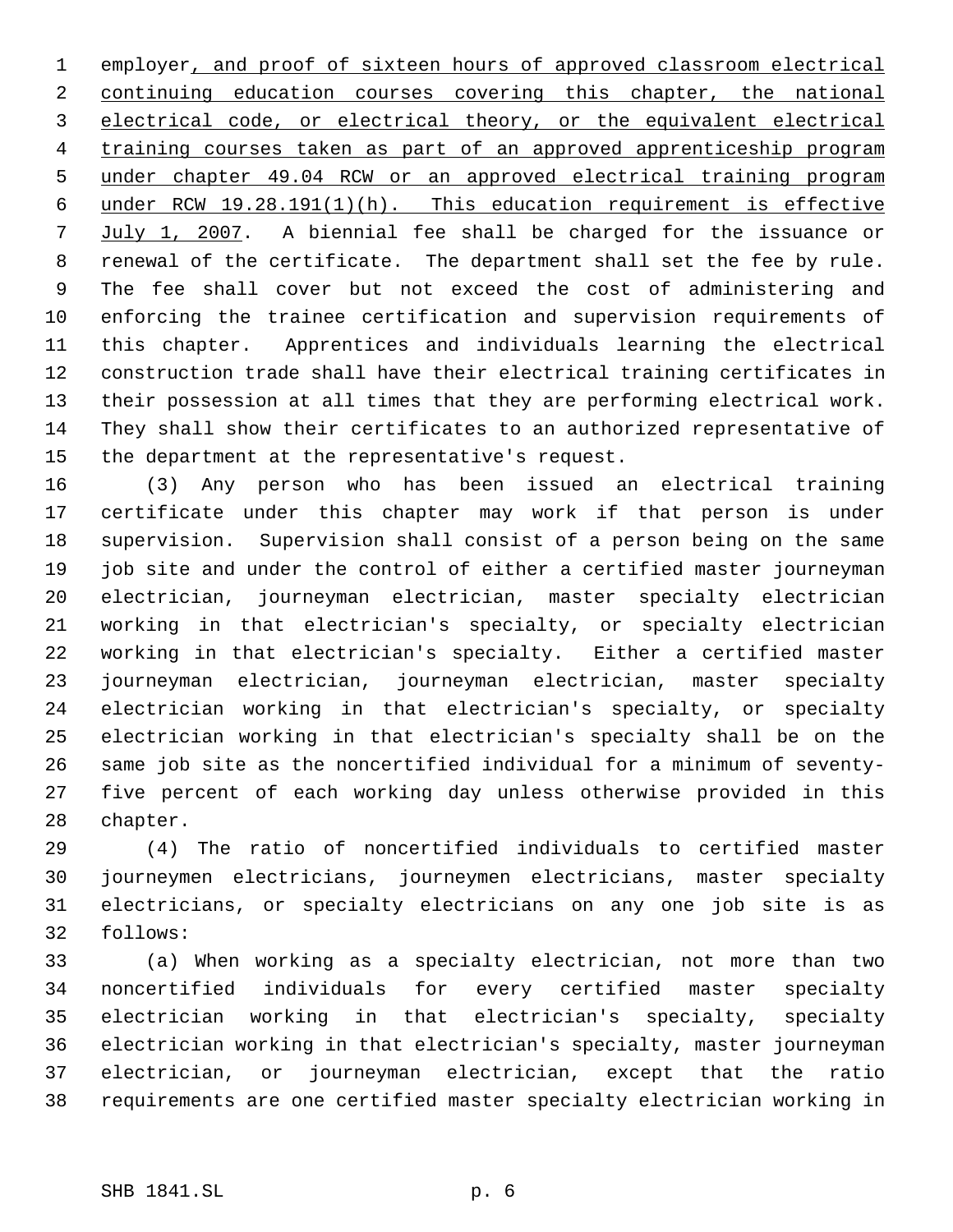that electrician's specialty, specialty electrician working in that electrician's specialty, master journeyman electrician, or journeyman electrician working as a specialty electrician to no more than four students enrolled in and working as part of an electrical construction program at public community or technical colleges, or not-for-profit nationally accredited trade or technical schools licensed by the work force training and education coordinating board under chapter 28C.10 RCW. In meeting the ratio requirements for students enrolled in an electrical construction program at a trade school, a trade school may receive input and advice from the electrical board; and

 (b) When working as a journeyman electrician, not more than one noncertified individual for every certified master journeyman electrician or journeyman electrician, except that the ratio requirements shall be one certified master journeyman electrician or journeyman electrician to no more than four students enrolled in and working as part of an electrical construction program at public community or technical colleges, or not-for-profit nationally accredited trade or technical schools licensed by the work force training and education coordinating board under chapter 28C.10 RCW. In meeting the ratio requirements for students enrolled in an electrical construction program at a trade school, a trade school may receive input and advice from the electrical board.

 An individual who has a current training certificate and who has successfully completed or is currently enrolled in an approved apprenticeship program or in an electrical construction program at public community or technical colleges, or not-for-profit nationally accredited technical or trade schools licensed by the work force training and education coordinating board under chapter 28C.10 RCW, may work without direct on-site supervision during the last six months of meeting the practical experience requirements of this chapter.

 (5) For the residential (as specified in WAC 296-46A-930(2)(a)), pump and irrigation (as specified in WAC 296-46A-930(2)(b)(i)), sign (as specified in WAC 296-46A-930(2)(c)), limited energy (as specified in WAC 296-46A-930(2)(e)(i)), nonresidential maintenance (as specified in WAC 296-46A-930(2)(f)(i)), restricted nonresidential maintenance as determined by the department in rule, or other new nonresidential specialties, not including appliance repair, as determined by the department in rule, either a master journeyman electrician, journeyman